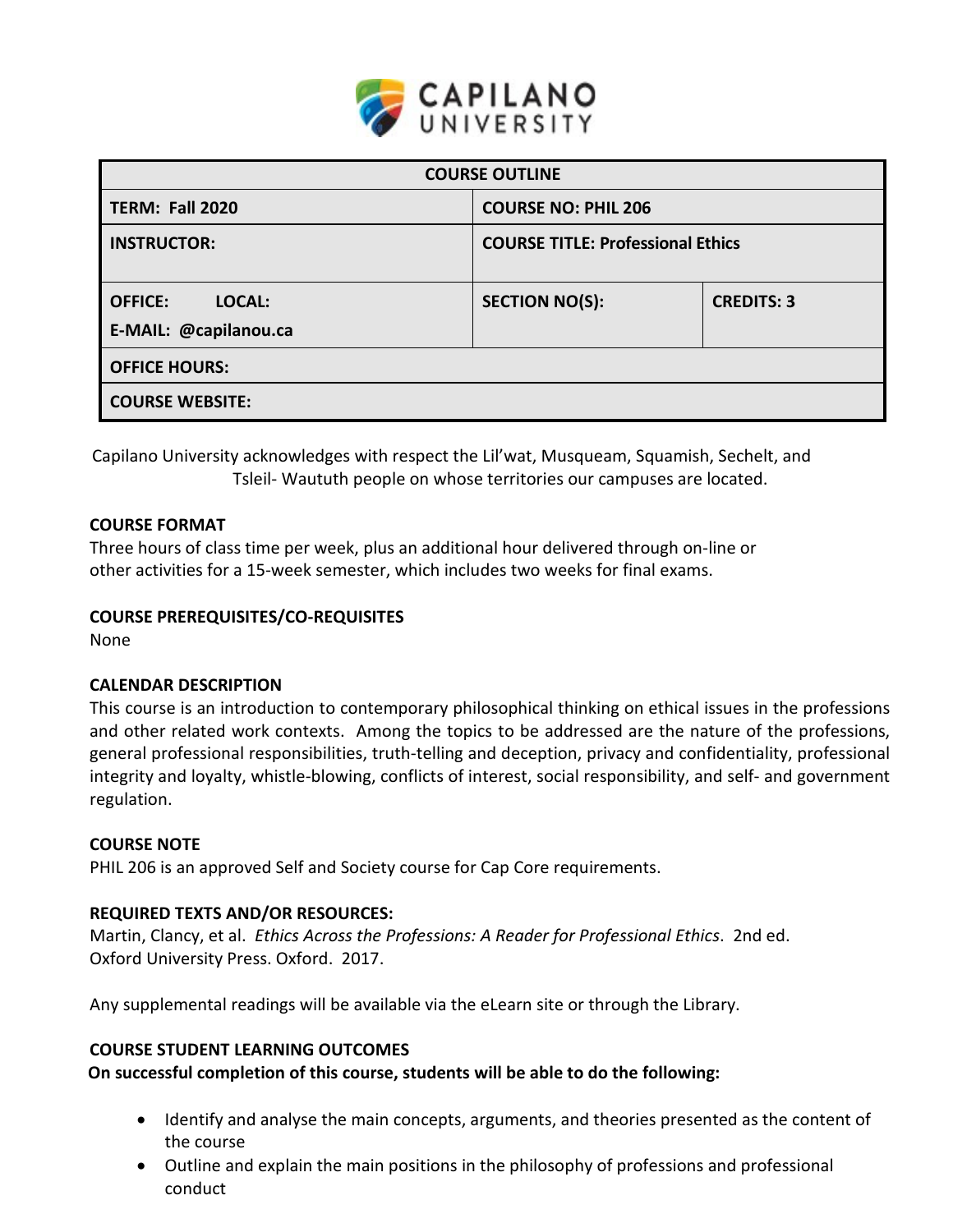- Apply general principles of evaluation to the arguments given in support of the various positions and theories in the morality of professional conduct
- Justify conclusions about the main philosophical issues in writing and debate/discussion
- Apply moral principles to cases and practical issues.

# **Students who complete this Self and Society course will be able to do the following:**

- Identify potential root causes of local/global problems and how they affect local/global cultures, economies, politics, and policies
- Assess and evaluate individual and collective responsibilities within a diverse and interconnected global society
- Synthesize a range of differing community perspectives on ethics and justice and explain how these perspectives can inform structural change
- Explain how contexts (e.g. cultural, historical, colonial, economic, technological) shape identity formation and social structures.

### **COURSE CONTENT**

| Week 1     | Introduction / What is it to be a professional?                    |  |  |  |
|------------|--------------------------------------------------------------------|--|--|--|
|            | Reading: Ch. 1 (selections)                                        |  |  |  |
| Week 2     | How to be Ethical (Ethical Concepts and Theories)                  |  |  |  |
|            | Reading: Ch. 2 (selections)                                        |  |  |  |
| Week 3     | How to be Ethical (cont.)                                          |  |  |  |
|            | Reading: Ch. 2 (selections)                                        |  |  |  |
| Week 4     | <b>Professional Duties, Client's Rights</b>                        |  |  |  |
|            | Reading: Ch. 3 (selections)                                        |  |  |  |
| Week 5     | Professional Duties, Client's Rights (cont.)                       |  |  |  |
|            | Reading: Ch. 3 (selections)                                        |  |  |  |
| Week 6     | <b>Truth, Lies, and Deception</b>                                  |  |  |  |
|            | Reading: Ch. 4 (selections)                                        |  |  |  |
| Week 7     | Truth, Lies, and Deception (cont.)                                 |  |  |  |
|            | Reading: Ch. 4 (selections)                                        |  |  |  |
| Week 8     | Privacy, Confidentiality, Secrecy, and Trust                       |  |  |  |
|            | Reading: Ch. 5 (selections)                                        |  |  |  |
| Week 9     | Privacy, Confidentiality, Secrecy, and Trust (cont.)               |  |  |  |
|            | Reading: Ch. 5 (selections)                                        |  |  |  |
| Week 10    | Integrity and Loyalty: Whistle-Blowing and Self-Regulation         |  |  |  |
|            | Reading: Ch. 6 (selections)                                        |  |  |  |
| Week 11    | Integrity and Loyalty: Whistle-Blowing and Self-Regulation (cont.) |  |  |  |
|            | Reading: Ch. 6 (selections)                                        |  |  |  |
| Week 12    | <b>Professionalism and Social Responsibility</b>                   |  |  |  |
|            | Reading: Ch. 7 (selections)                                        |  |  |  |
| Week 13    | <b>Conflicts of Interest</b>                                       |  |  |  |
|            | Reading: Ch. 8 (selections)                                        |  |  |  |
| Weeks 14 & | <b>Final Exam Period</b>                                           |  |  |  |
| 15         |                                                                    |  |  |  |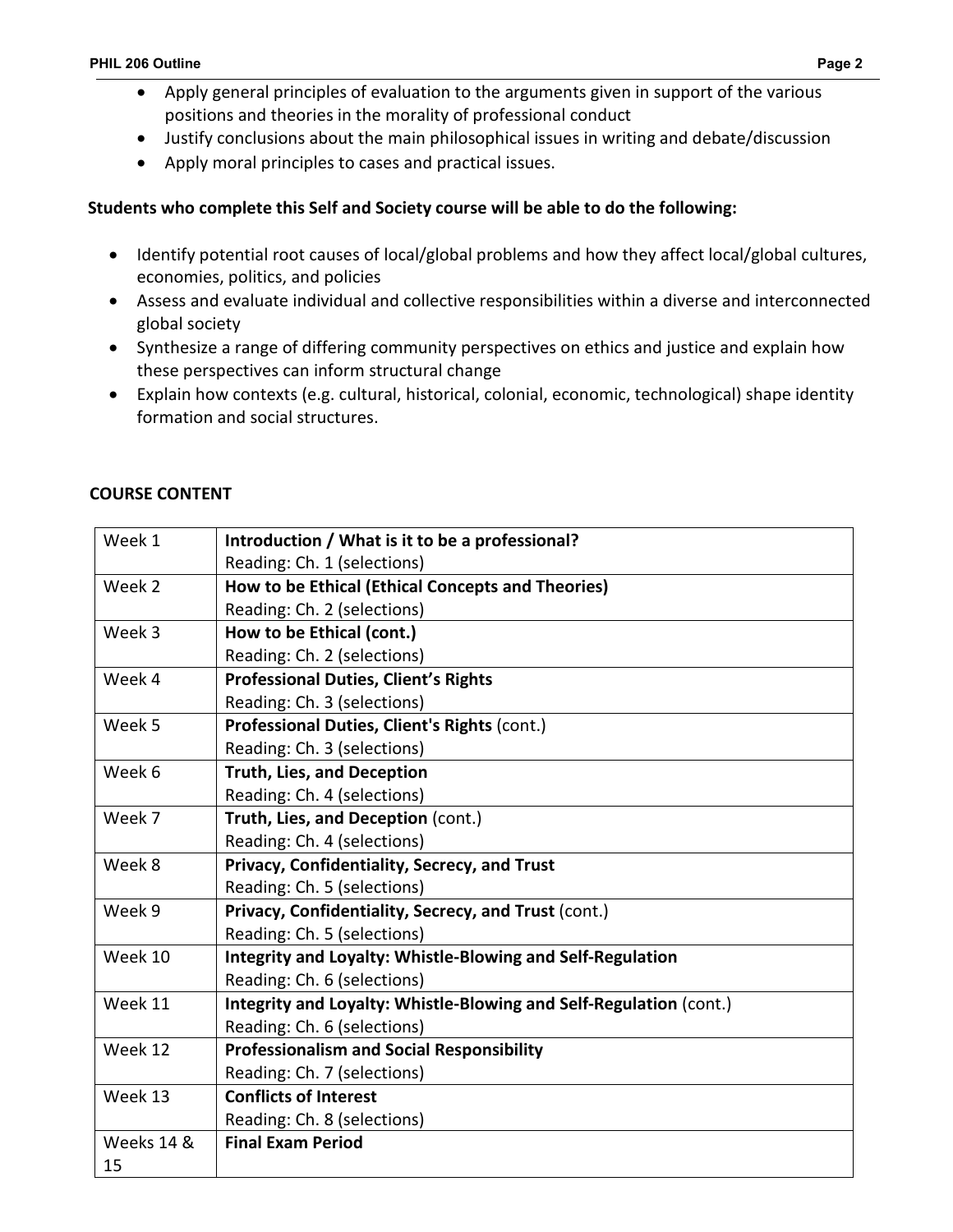#### **EVALUATION PROFILE**

|                            | Total = $100%$ |
|----------------------------|----------------|
| <b>Final Exam</b>          | 20-30%         |
| Test(s)                    | $20 - 45%$     |
| <b>Written Assignments</b> | 15-40%*        |
| Attendance                 | $0-10%$        |

\* No one single assignment will be worth more than 35%.

The final grade for the course usually will be made up of a small attendance mark, mid-term and final tests, and written assignments.

[Details will be available on specific course syllabi.]

### **GRADING PROFILE:**

|  |                                    | $  A + = 90-100   B + = 77-79   C + = 67-69   D = 50-59$ |  |
|--|------------------------------------|----------------------------------------------------------|--|
|  |                                    | A = 85-89   B = 73-76   C = 63-66   F = 0-49             |  |
|  | $A- = 80-84$ B- = 70-72 C- = 60-62 |                                                          |  |

### **COURSE OPERATIONAL DETAILS**

#### **Incomplete Grades**

Grades of Incomplete ("I") are assigned only in exceptional circumstances when a student needs extra time to complete their coursework. Such agreements are made only at the request of the student, who is responsible to determine from the instructor the outstanding requirements of the course.

#### **Late Assignments**

Assignments are due at the beginning of the class on the due date specified by the instructor. If you anticipate handing in an assignment late, consult with your instructor beforehand. Late assignments are penalized 5% per day or part of a day that they are late.

### **Missed Exams/Quizzes/Labs etc.**

Students will be assigned a mark of zero for all missed tests and assignments. Make-up exams, quizzes and/or tests are given at the discretion of the instructor. They are generally given only in medical emergencies or severe personal crises. Please consult with your instructor.

### **Attendance**

Students are expected to attend all classes and are expected to be punctual, to contribute to discussions, and to behave appropriately in the classroom.

#### **English Usage**

Students are expected to proofread all written work for any grammatical, spelling and stylistic errors. Instructors may deduct marks for incorrect grammar and spelling in written assignments.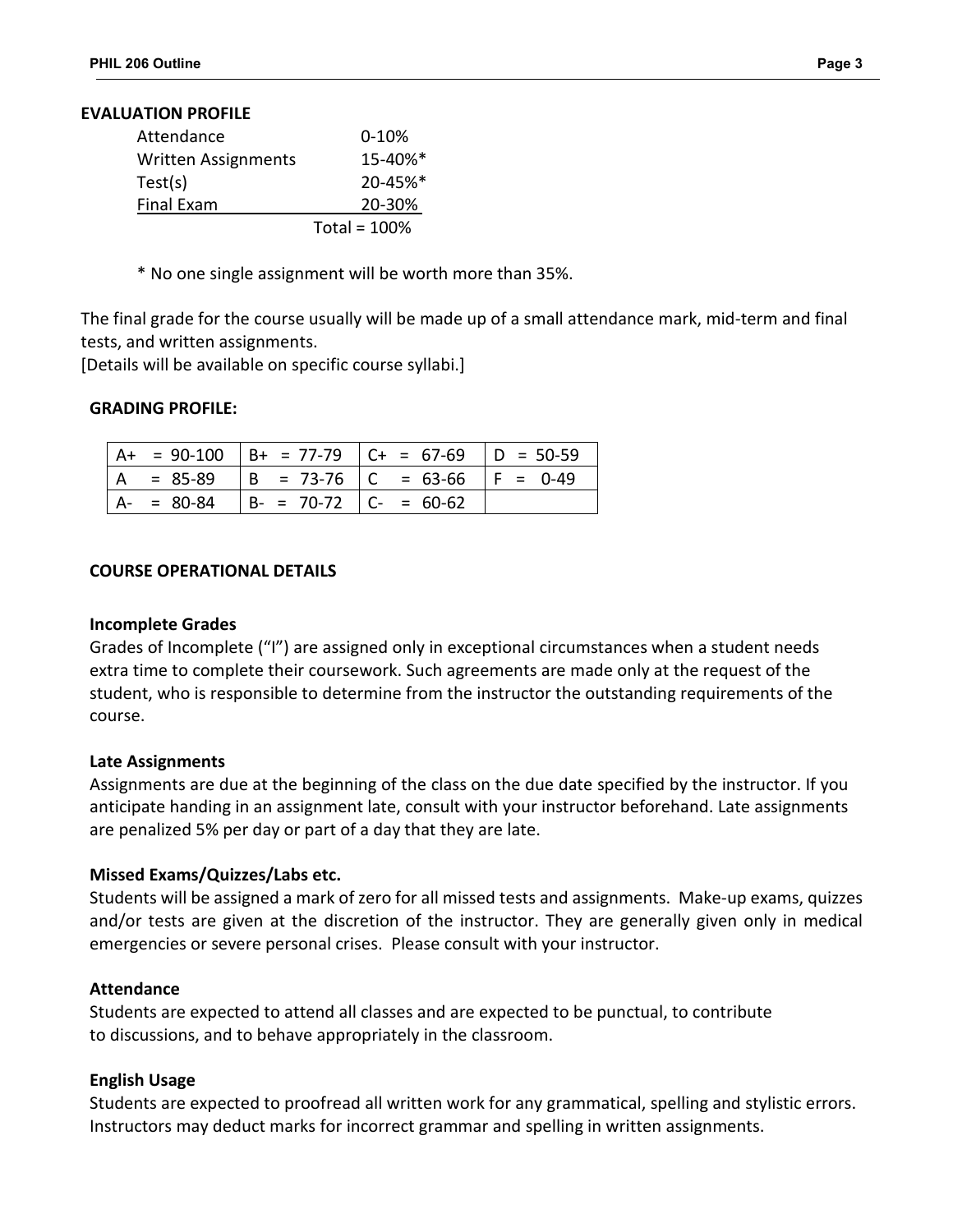## **Electronic Devices**

Students may use electronic devices during class for note-taking only. During in-class tests, turn off all electronic devices and remove them from the desk.

# **On-line Communication**

Outside of the classroom, instructors will (if necessary) communicate with students using either their official Capilano University email or elearn; please check both regularly. Official communication between Capilano University and students is delivered to students' Capilano University email addresses only.

# **UNIVERSITY OPERATIONAL DETAILS**

# **Tools for Success**

Many services are available to support student success for Capilano University students. A central navigation point for all services can be found at:<https://www.capilanou.ca/student-life/>

# **Capilano University Security: download the [CapU Mobile Safety App](https://www.capilanou.ca/student-life/support--wellness/safety--security/capu-safe-app/)**

# **Policy Statement (S2009-06)**

Capilano University has policies on Academic Appeals (including appeal of final grade), Student Conduct, Academic Integrity, Academic Probation and other educational issues. These and other policies are available on the University website.

# **Academic Integrity (S2017-05)**

Any instance of academic dishonesty or breach of the standards of academic integrity is serious and students will be held accountable for their actions, whether acting alone or in a group. See policy and procedures S2017-05 Academic Integrity for more information: [https://www.capilanou.ca/about](https://www.capilanou.ca/about-capu/governance/policies/)[capu/governance/policies/](https://www.capilanou.ca/about-capu/governance/policies/)

Violations of academic integrity, including dishonesty in assignments, examinations, or other academic performances, are prohibited and will be handled in accordance with the Student Academic Integrity Procedures.

In this course, the minimum penalty for (intentional) plagiarism or cheating will be a grade of zero on the examination or assignment.

**Academic dishonesty** is any act that breaches one or more of the principles of academic integrity. Acts of academic dishonesty may include but are not limited to the following types:

**Cheating**: Using or providing unauthorized aids, assistance or materials while preparing or completing assessments, or when completing practical work (in clinical, practicum, or lab settings), including but not limited to the following:

- Copying or attempting to copy the work of another during an assessment;
- Communicating work to another student during an examination;
- Using unauthorized aids, notes, or electronic devices or means during an examination;
- Unauthorized possession of an assessment or answer key; and/or,
- Submitting of a substantially similar assessment by two or more students, except in the case where such submission is specifically authorized by the instructor.